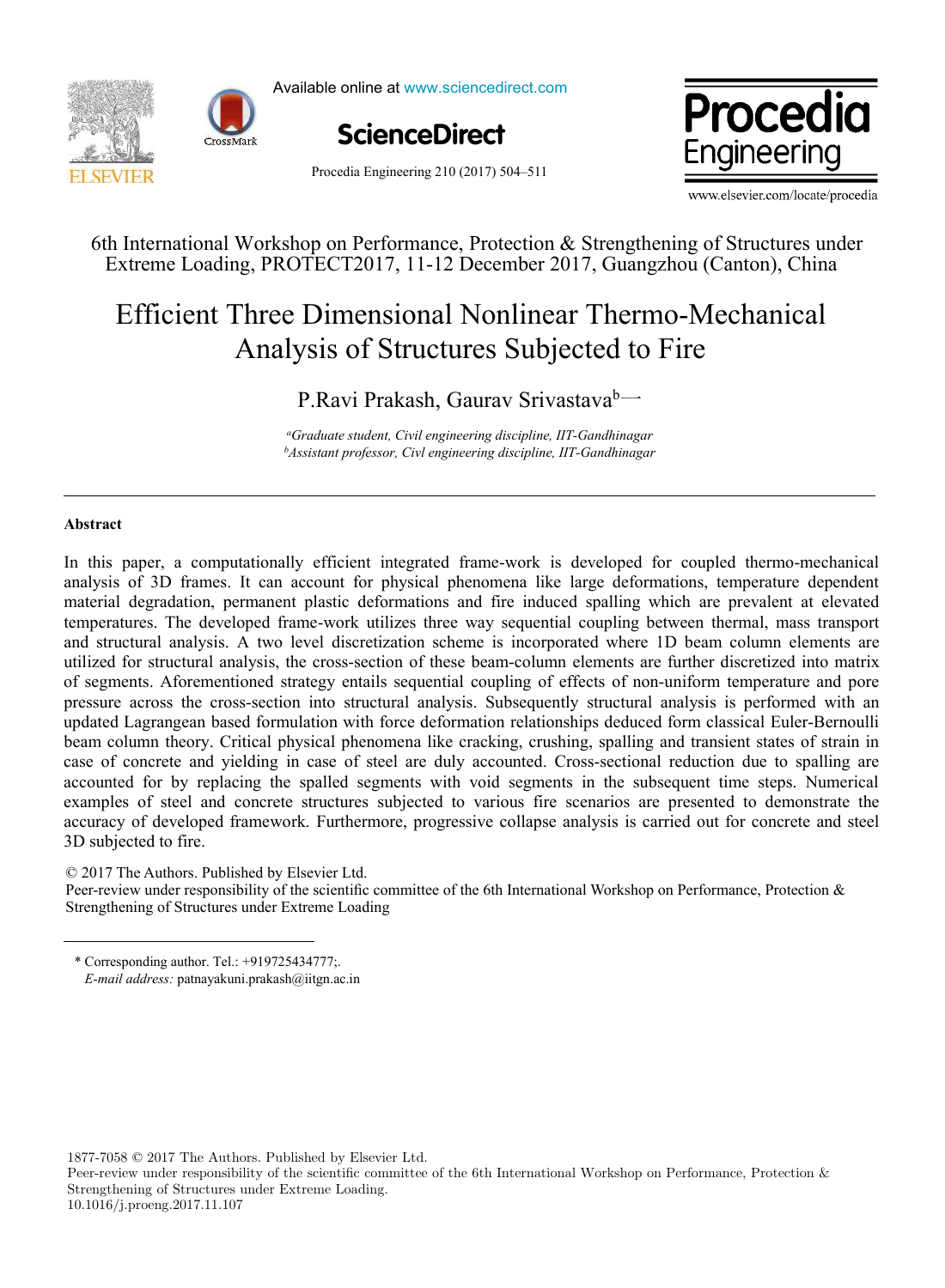*Keywords:*Normal Strength concrete (NSC), High strength concrete (HSC), Direct stiffness method (DSM), Steel structures

### **1. Introduction**

In recent years, structural design for fire has received increasing attention and a number of design procedures have been developed over past few decades. These design procedures are classified into two categories, prescriptive and performance-based procedures. Prescriptive methods yield fire rating as a function of clear cover/insulation thickness and cross-sectional dimensions whereas performance based procedures yield fire ratings based on scenario based engineered fire analysis of structural member/system subjected to fire [1]. Critical physical phenomena that must be incorporated for scenario based analysis for accurate prediction of thermo-mechanical response include a) geometric and material nonlinearities, b) temperature-dependent material properties, c) natural fire scenarios, and d) fire induced spalling. Incorporating these phenomena, several structural fire analysis tools have been developed over the past few decades. They are broadly classified into two types: empirical methods and advanced calculation methods. Empirical methods, for instance [2,3], predict the response of structures under fire with the aid of simplified design equations. They are usually scenario specific and cannot be utilized in all cases. Advanced calculations are the numerical finite element (FE) models which work at micro and macro levels and perform time variant structural analysis under fire.

FE Micro models essentially utilize 3-D FE for structural fire analysis of steel/concrete composite structures. For instance, Khennane and Backer [4] developed 3-D FE model for structural fire analysis of concrete structures. Yu et al. [5] developed 3-D FE based micro model and successfully implemented in the VULCAN solutions [6]. Franssen developed a 3-D FE micro model and successfully implemented in the SAFIR program [7]. Commercial software like ANSYS and ABAQUS have also been utilized for structural fire analysis of steel/concrete composite structures. For instance, Kumar [8] demonstrated structural fire analysis of steel/concrete structures utilizing 3-D FE micro models in ANSYS. Even though, FE micro models account for complex geometries and boundary conditions they are computationally intensive and face lot of convergence issues even for moderate fire exposures and demand numerous parameters to be calibrated [9]. Also, very few FE micro models incorporate actual elevated temperature strain decomposition as observed in laboratory experiments. Due to higher computational efforts, these are better suited for isolated and small scale structural assemblies subjected to fire.

FE macro models are computationally efficient compared to FE micro models and are ideal for structural fire analysis of full structural systems. Structural fire analysis of isolated member vs. complete structural system is an interesting subject for fire engineering community and is gaining significant attention in recent years. For instance, full-scale fire test conducted at BRE fire research laboratory at Cardington [10] indicated augmented fire resistance of structural system as whole compared to isolated members. The main reason for this phenomenon was interaction between heated and non-heated structural members. For a performance based design, such interactions need to be incorporated and fire rating needs to be quantified considering entire structural system considering various fire scenarios. Currently, two of the most used FE macro models for structural fire analysis of steel/concrete composite structural systems are VULCAN and SAFIR. VULCAN solutions [6] has been developed at the University of Sheffield while SAFIR program [7], at the University of Liege. Apart from these, there are some other notable formulations. For instance, Rigobello et al. [11] developed solid like finite elements for thermo-mechanical analysis of steel frames. Bionidi and Nero [12] developed cellular finite element based FE macro model for coupled thermomechanical analysis of RC frames. Caldas et al. [13] developed a 3-D FE macro model for coupled thermomechanical analysis of steel/concrete composite structures. However, these macro models too require FE discretization for reasonable levels of accuracy and structural fire analysis will become computationally intensive if large scale structural systems are considered. Moreover, these macro models are one-way coupled i.e. thermal analysis is performed first followed by structural analysis. This will be inaccurate when cross-sections of structural may change during fire (e.g. due to fire induced spalling). Also, in situations like moving fires, both by natural movement and movement induced by structural collapse, mutual coupling of physical phenomena is required.

There are two approaches which address above mentioned limitations. First, the moment curvature based macro model developed by Kodur et al.[14] and second, is the direct stiffness method (DSM) based formulation developed by Srivastava and Prakash [15]. The moment curvature based macro model developed by Kodur et al. [14]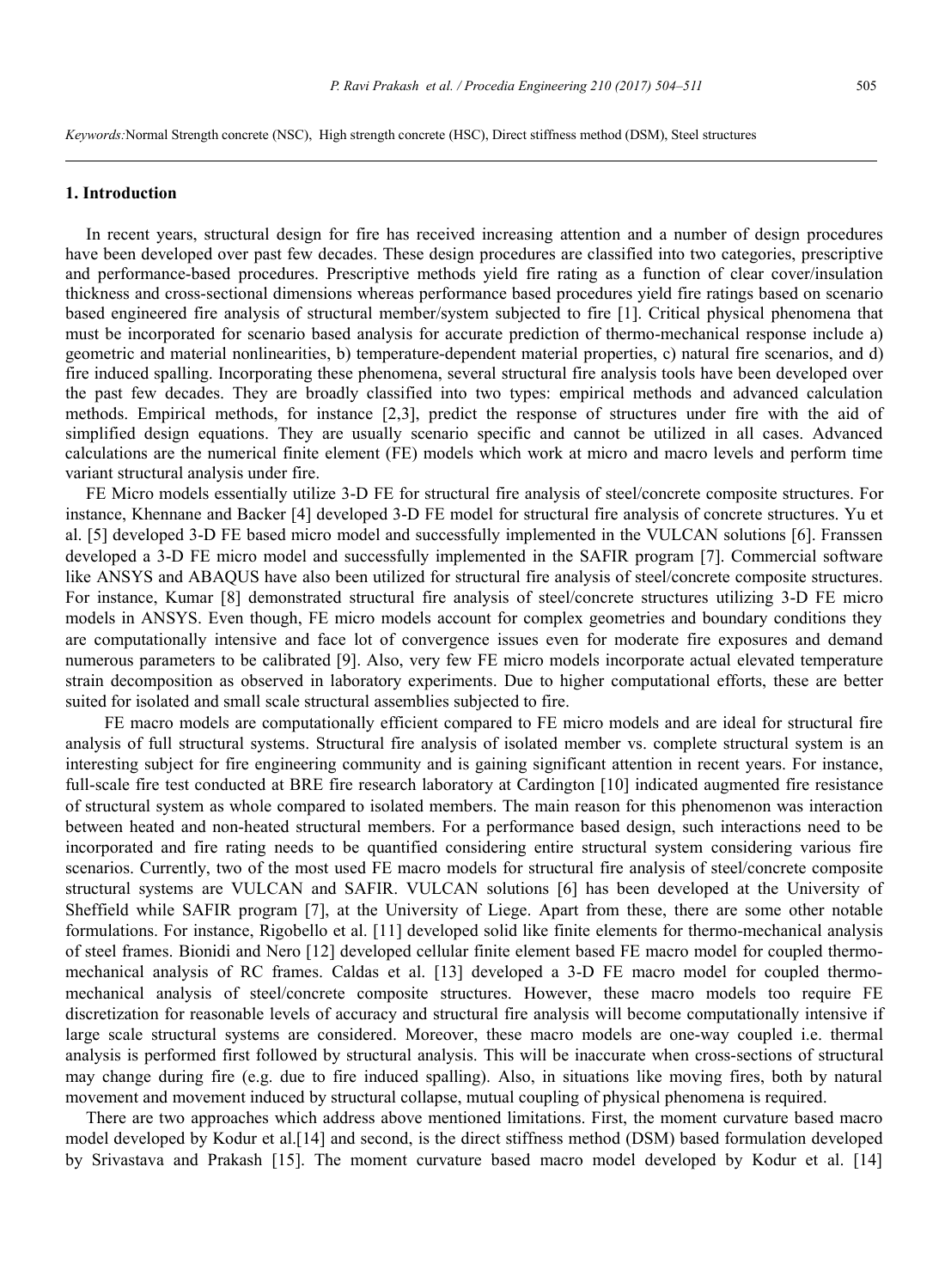incorporates physical coupling between heat transfer, moisture transport and mechanical analysis. However, its formulation restricts itself for structural fire analysis of isolated. Srivastava and Prakash [15] developed DSM based formulation for structural fire analysis of steel/concrete plane frames. The superiority of their formulation compared to existing frameworks is due to the consideration of three-way coupling between heat transfer, moisture transport and mechanical analysis in a DSM based formulation. DSM allows one to achieve greater computational efficiency with fewer sub-elements (or coarser spatial discretization). Also, it avoids the need of element-level numerical quadrature typically required by all FE macro models.

The present study presents development of a temperature-dependent plasticity model that has been incorporate in the existing DSM formulation, so that cooling scenarios can be addressed properly. Presently, there are two approaches for incorporating permanent plastic deformations: one is the lumped-plasticity approach and another is the distributed plasticity model. Even though, lumped plasticity models are computationally efficient, they may not yield accurate results where material possess significant strain hardening, which is the case for steel at elevated temperatures. To address these limitation, distributed plasticity models with full FE based formulation [6], [7] are most widely used. However, as discussed earlier they are computationally intensive. Hence, in a DSM based setting with distributed plasticity model, permanent plastic deformations are taken into account with sequential loading and unloading, as discussed subsequently.

### **2. Theoretical Formulation**

Present study develops a large deformation 3-D Euler-Bernoulli beam-column and considers updated Lagrangian co-rotational formulation. A two level discretization scheme is incorporated where 1-D line elements are utilized for mechanical analysis whereas cross-section of each beam-column element is further discretized into a matrix of fibers for storing the cross-sectional details of temperature, pore-pressure and mechanical properties (Fig. 1). These crosssectional details are facilitated by 2-D FE mesh in y-z plane utilized for heat transfer and mass transport analysis. Thus for each sub element heat transfer and mass transport analysis is performed utilizing 2-D FE mesh and these effects are coupled to the mechanical analysis through fibers linking 1-D and 2-D FE meshes. This means that uniform temperature and pore pressure profile are assumed for a line element. However, in cases where variations in exposure conditions are encountered, more sub elements are taken along length of a member.

#### *2.1 Thermal analysis*

For a given cross-section of beam-column element, thermal analysis is performed by solving the 2-D heat conduction equation

$$
k\nabla^2 T + Q = \rho c \frac{\partial T}{\partial t}
$$
 
$$
\vee^* \text{MERGEFORMAT (1)}
$$

where, *k* is the thermal conductivity, *c* is the specific heat, and  $\rho$  is the mass density of material; *Q* is the heat source, *t* represents time, and *T* represents temperature. The combined effect of convective and radiative boundary conditions are considered as

$$
k\nabla T \cdot \mathbf{n} = h\big(T - T_{\infty}\big), \qquad \qquad \downarrow^* \text{MERGEFORMAT (2)}
$$

where,  $T_{\infty}$  is the ambient temperature, *h* is the temperature-dependent combined convective-radiative heat transfer coefficient, and **n** is the vector normal to the boundary. Above mentioned mathematical model is solved utilizing Galerkin FE approach and can be seen in detail in [15].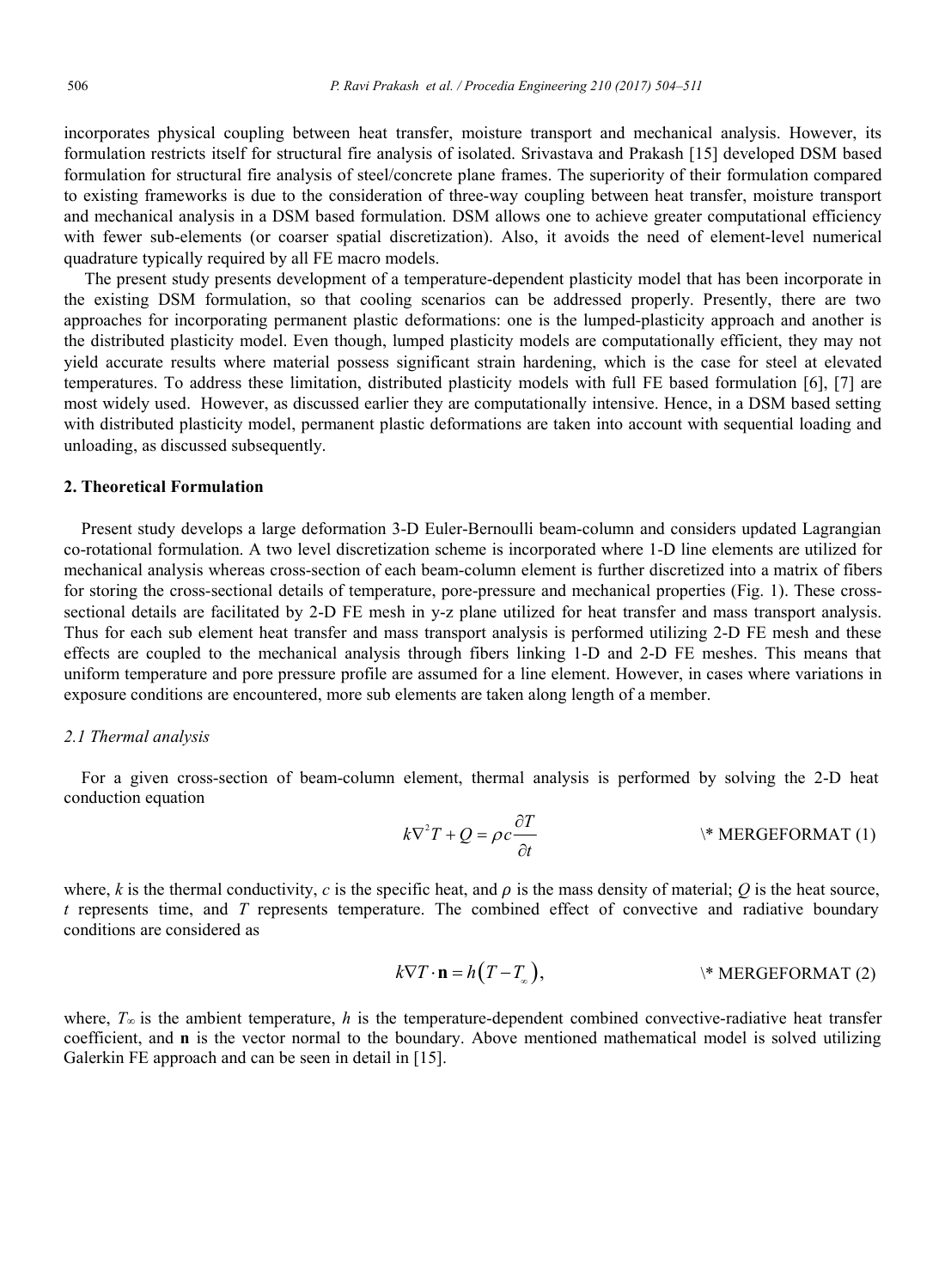

Fig. 1 Discretization of space frames [15]

### *2.2 Pore pressure analysis*

Moisture co-exists in liquid and vapor phase in concrete structures at elevated temperatures and eventually cause spalling. In the present study, moisture transport in vapor phase is considered and modeled using Darcy's law. Assuming water vapor as ideal gas governing equations are written as

$$
a_p \frac{dP_v}{dt} = \kappa_p \nabla^2 P_v + Q_p, \qquad \qquad \backslash^* \text{MERGEFORMAT (3)}
$$

where  $P_\nu$  is the pore pressure,  $Q_\nu$  is the mass flow rate, details about coefficient  $a_\nu$  and  $\kappa_\nu$  can be seen in [15]. Similar to heat transfer, Eq.(3) is solved utilizing Galerkin FE approach.

#### *2.3Mechanical analysis*

Mechanical analysis is performed utilizing a beam-column element developed from Euler-Bernoulli beam-column theory. It can account for large deformations, non-linear thermal gradients, spalling, temperature-dependent material degradation and permanent plastic deformations in an updated Lagrangian co-rotational formulation. As discussed earlier, structural frames are discretized with 1-D line elements and cross-section of these line elements are further discretized into matrix of fibers utilizing 2-D FE mesh. The details of the beam-column element in member and local co-ordinate system are shown in Fig. 2. For a given fiber, total strain in concrete and steel is assumed to follow an additive decomposition as

$$
{}^{c}\varepsilon_{t} = {}^{c}\varepsilon_{m} + {}^{c}\varepsilon_{r}; \quad {}^{c}\varepsilon_{r} = {}^{c}\varepsilon_{m} + {}^{c}\varepsilon_{r} + {}^{c}\varepsilon_{r}, \qquad \qquad \backslash^* \text{MERGEFORMAT (4)}
$$

$$
\varepsilon_{t} = \varepsilon_{m} + \varepsilon_{m}; \quad \varepsilon_{T} = \varepsilon_{m} + \varepsilon_{cr}.
$$

Here, the left superscripts '*c*' and '*s*' denote concrete and steel respectively, *ε<sup>t</sup>* is the total strain, *ε<sup>m</sup>* is mechanical strain, *ε<sup>T</sup>* is the total thermal strain, *εth* is thermal strain, *εtr*is transient strain, and *εcr* is creep strain. Thermal transient and creep strains are computed from empirical relationships and are explained in detail in [15]. From these

*s*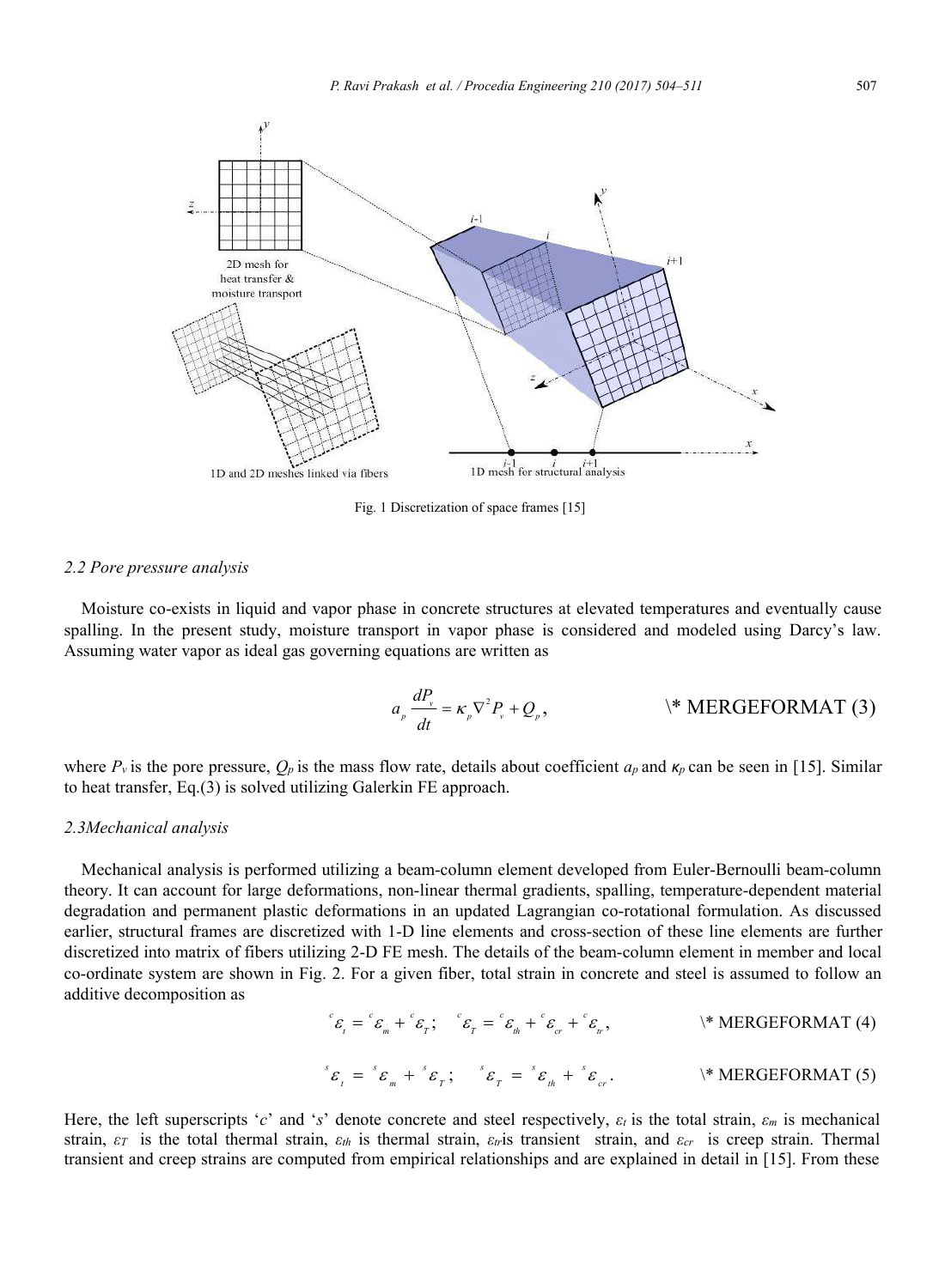strains mechanical strain is computed and moduli of each fiber is computed from stress-strain relationships given in [16,17]. The individual effect of all fibers are integrated to model the overall behavior of neutral axis. Subsequently mechanical behavior of beam-column element shown in Fig. 2 is mathematically modelled as



Fig. 2 Beam-column element in member co-ordinate system (left) and local co-ordinate system (right)

$$
(EI)_z \frac{d^2y}{dx^2} + Jy = -M_{z1} + x \left( \frac{M_{z1} + M_{z2}}{L} \right) + \sum_{i=1}^n A_i E_i \varepsilon_i^{(i)} y_i, \ \forall^* \text{ MERGEFORMAT (6)}
$$
\n
$$
(EI)_y \frac{d^2y}{dx^2} + Jz = -M_{y1} + x \left( \frac{M_{y1} + M_{y2}}{L} \right) + \sum_{i=1}^n A_i E_i \varepsilon_i^{(i)} z_i, \ \forall^* \text{ MERGEFORMAT (7)}
$$
\n
$$
P = (AE) \left( \frac{u_3}{L} - c_{by} - c_{bz} \right) + \sum_{i=1}^n A_i E_i \varepsilon_i^{(i)}, \quad M_x = \frac{(GJ)}{L} \phi, \ \forall^* \text{ MERGEFORMAT (8)}
$$

where  $(EI)_z$ ,  $(EI)_y$  represent equivalent flexural rigidities with respect to member *z* and *y* axes, *(GJ)* represents torsional rigidity,  $AE$ ) represents axial rigidity,  $c_{by}$  and  $c_{bz}$  represent member bowing functions along *y* and *z* axes, *J* represents axial load and *L* is the length of member. Eq (6-8) are solved with given boundary conditions and equilibrium equations are written in global co-ordinate system as

$$
\Delta \mathbf{F} = (\mathbf{K}_c) \Delta \mathbf{v} + \Delta \mathbf{F}_r, \qquad \qquad \backslash^* \text{MERGEFORMAT (9)}
$$

where  $\Delta$ **v** is the element displacement vector,  $\mathbf{K}_G$  represents global stiffness matrix,  $\Delta$ **F** is the force vector due to externally applied loads, and **∆F<sup>T</sup>** is the fixed-end force vector due to temperature in global coordinate system. Eq.(9) is solved iterative using Newton-Raphson method till predefined tolerance is achieved. Furthermore, thermal, moisture transport and mechanical solvers are sequentially coupled and solved in a staggered scheme as demonstrated in [15]. The computational efficacy of the developed framework is demonstrated with numerous verification and validation studies [15,18]

### *2.4 Sequential loading and unloading scheme*

Preserving the computational merit of the developed framework, permanent plastic deformations are incorporated in to the developed framework by incorporating distributed plasticity in a sequential loading and unloading program. Fig. 3 show the stress strain state of steel at temperatures  $T_i$  and  $T_{i+1}$ . For an applied stress  $\sigma$ ,  $\varepsilon_{m,T}$  is the converged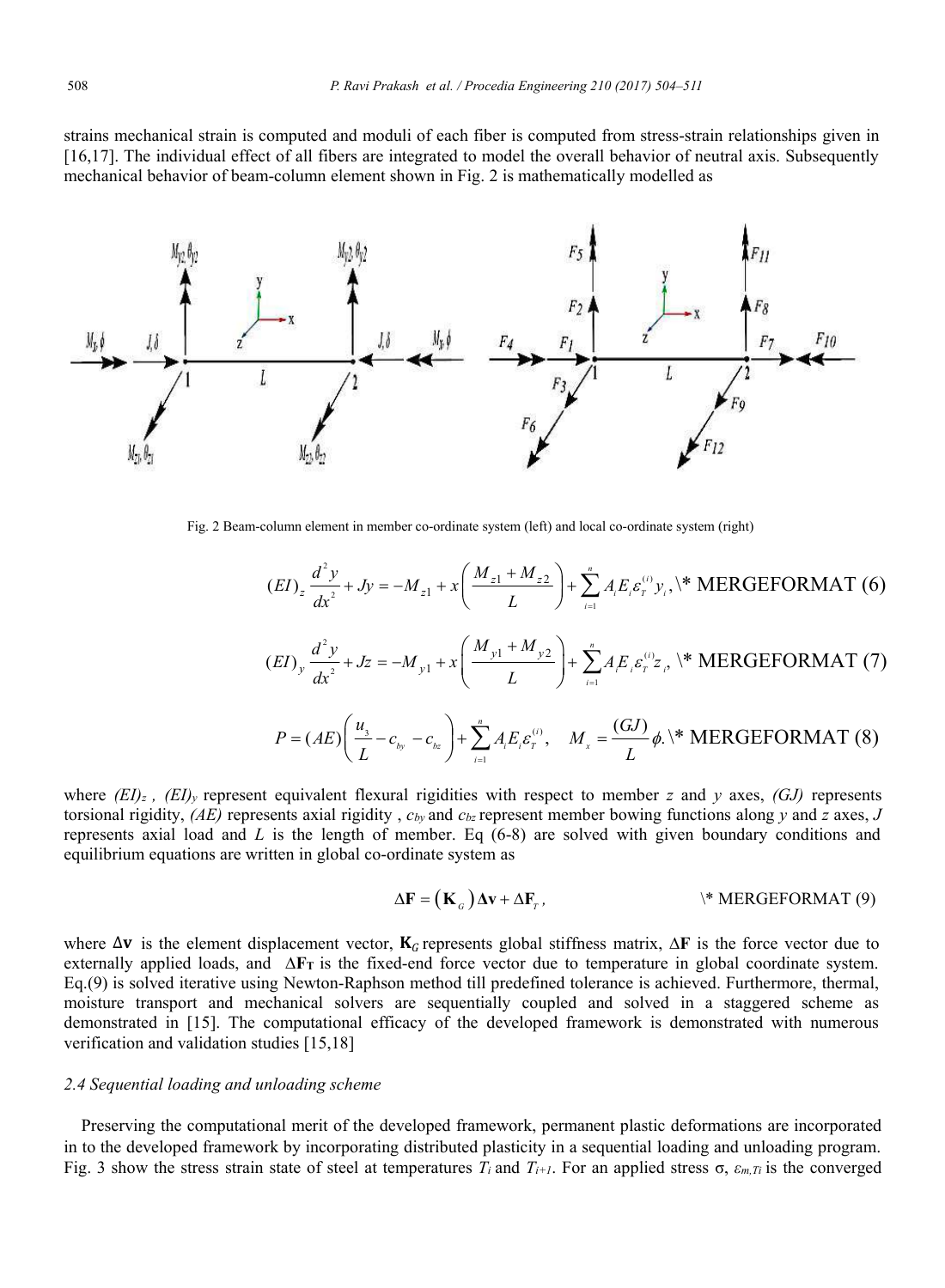mechanical strain corresponding to temperature  $T_i$ . Then, plastic strain,  $\varepsilon_{p,Ti}$  at temperature  $T_i$  is evaluated by elastic unloading of the structure. When temperature increases to  $T_{i+1}$ , new stress strain curve is constructed form temperature dependent yield stress and modulus of elasticity. Preserving the plastic strain at  $T_i(\varepsilon_{p,Ti})$  reloading is done with elastic moduli  $E_{T_i+1}$  as shown in Fig. 3 and subsequently converged mechanical  $(\varepsilon_{m,T_i+1})$  and plastic strains  $(\varepsilon_{p,Ti+1})$  are evaluated at temperature  $T_{i+1}$ . Same procedure is repeated for all subsequent temperatures and coupled thermo-mechanical response is performed as discussed previously.



Fig. 3 Loading and unloading sequence

## **3. Simulation of a steel beam subjected to a heating-cooling regime**

To highlight the temperature-dependent distributed plasticity model discussed earlier, a simply supported steel structure (356×171×51 UB) with axial load of 398 kN as shown in Fig. 4 is considered. To the given beam, a nonuniform temperature profile across the cross-section is considered with reference temperature *T* corresponding to the bottom flange, web and *T/2* corresponding to the top flange. For this beam, Rimawi et al. [19] simulated the thermomechanical response utilizing full FE based macro model, incorporating permanent plastic deformations. The reference temperature was increased during the heating phase upto  $630^{\circ}$ C followed by cooling phase where temperature was reduced to room temperature. The room temperature yield stress and modulus of elasticity were taken as 308 MPa and 210 GPa respectively and temperature dependent stress strain relationships were modelled using Ramberg-Osgood curves. The beam under consideration is modelled using proposed formulation with four sub elements and thermo-mechanical analysis is performed considering nonlinear stress strain relationships available in Eurocode-3 [16]. A comparison of thermo-mechanical response obtained from proposed formulation vs Rimawi et al. [19] for the considered fire scenario is shown in Fig. 4. Results indicated that proposed framework is in excellent agreement with the results obtained by Rimawi et al. [19]. It can be observed from the results that, mid-span deflection increase gradually followed by steep increase beyond  $400^{\circ}$ C due to accelerated material degradation. Also, it can be visible from the results that the path traced by the structure during cooling phase is completely different from the heating phase. This is due to the accumulation of permanent plastic deformations in the structure with rise in temperature.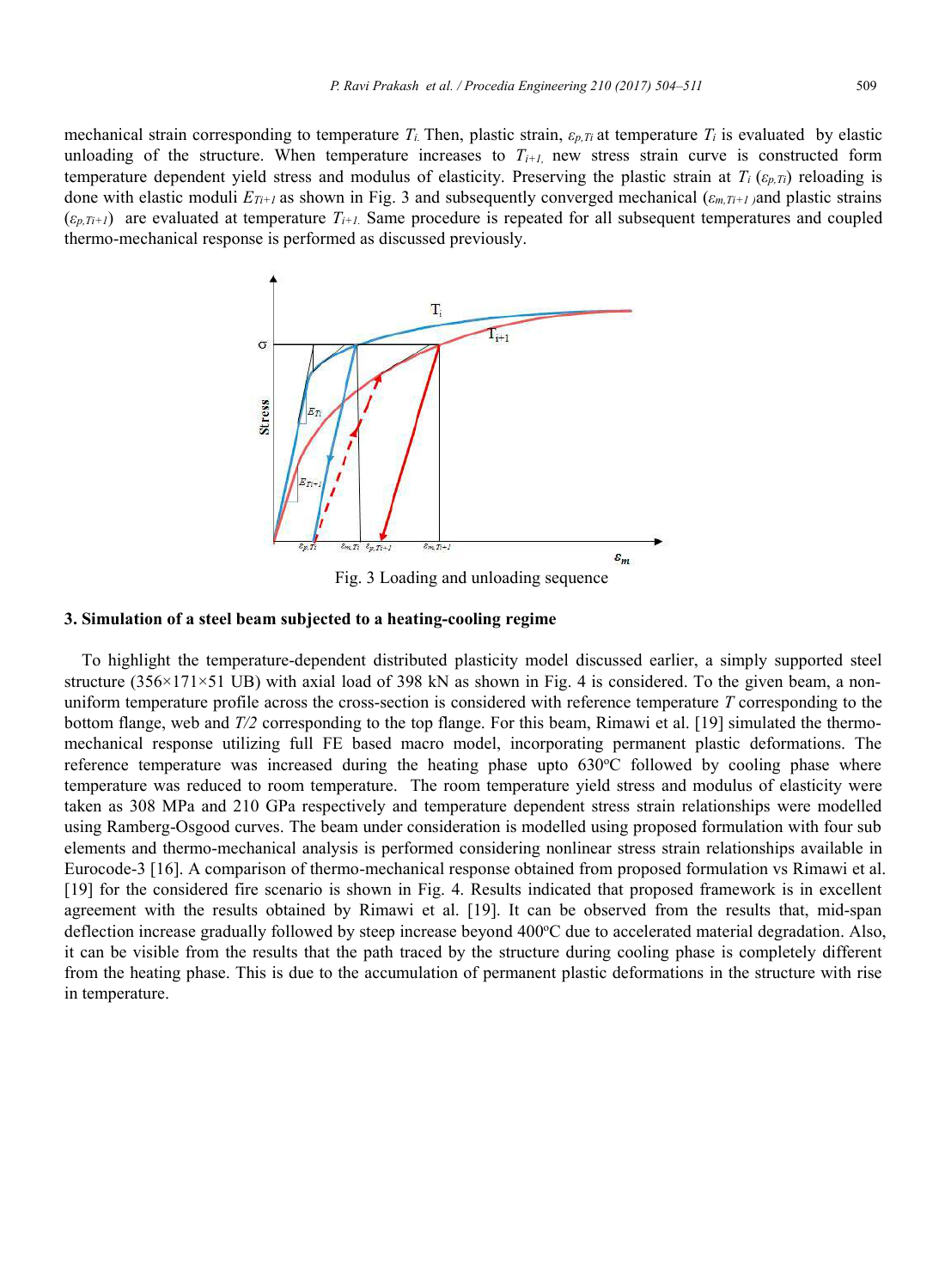

Fig. 4 (a)Steel structure under fire (b) Temperature vs. mid-span deflection

# **4. Conclusions**

A computationally efficient framework in a DSM based setting is developed for coupled hydro-thermomechanical analysis of concrete/steel space frames. The developed framework incorporates three-way physical coupling between heat transfer, moisture transport and structural analysis. Proposed framework was based on an updated Lagrangian co-rotational formulation with force-deformation relationships developed from classical Euler-Bernoulli beam column theory. A two-level discretization scheme was incorporated where mechanical analysis utilizes 1-D line elements whose cross-sections were further discretized into matrix of fibers to store the details of temperatures, pore pressure and mechanical properties. Such a scheme enables three-way mutual coupling of physical phenomena in a computationally efficient manner. Permanent temperature dependent plastic deformations were incorporated into the framework in distributed plasticity based approach. To facilitate this, sequential mechanical loading and unloading of structure was performed at each time. Also, due consideration is given to nonlinear thermal gradients, fire induced spalling and transient states of strain and were integrated into member stability and bowing functions. This enables higher computational efficiency with fewer sub-elements required for mesh independent results. The capability of the proposed framework in a fire scenario with heating and cooling phases was demonstrated with a numerical example and compared with the predictions from existing methods available in the literature. It was observed that the developed formulation is reasonably accurate in predicting the thermo-mechanical response of steel structures.

### **Acknowledgments**

Financial support from Start-early PhD fellowship and Excellence-in-Research fellowship of IIT Gandhinagar is gratefully acknowledged by the first and the second author, respectively.

## **References**

- [1] H. Lambhate, Comparative Study Of Fire Ratings Of Reinforced Concrete Beams And Columns Calculated Through Different Analytical, Empirical And Codal Methods, Indian Institute of Technology Gandhinagar, 2017.
- [2] V.K.R. Kodur, M.B. Dwaikat, Design equation for predicting fire resistance of reinforced concrete beams, Eng. Struct. 33 (2011) 602–614. doi:10.1016/j.engstruct.2010.11.019.
- [3] U. Wickström, Temperature analysis of heavily-insulated steel structures exposed to fire, Fire Saf. J. (1985)